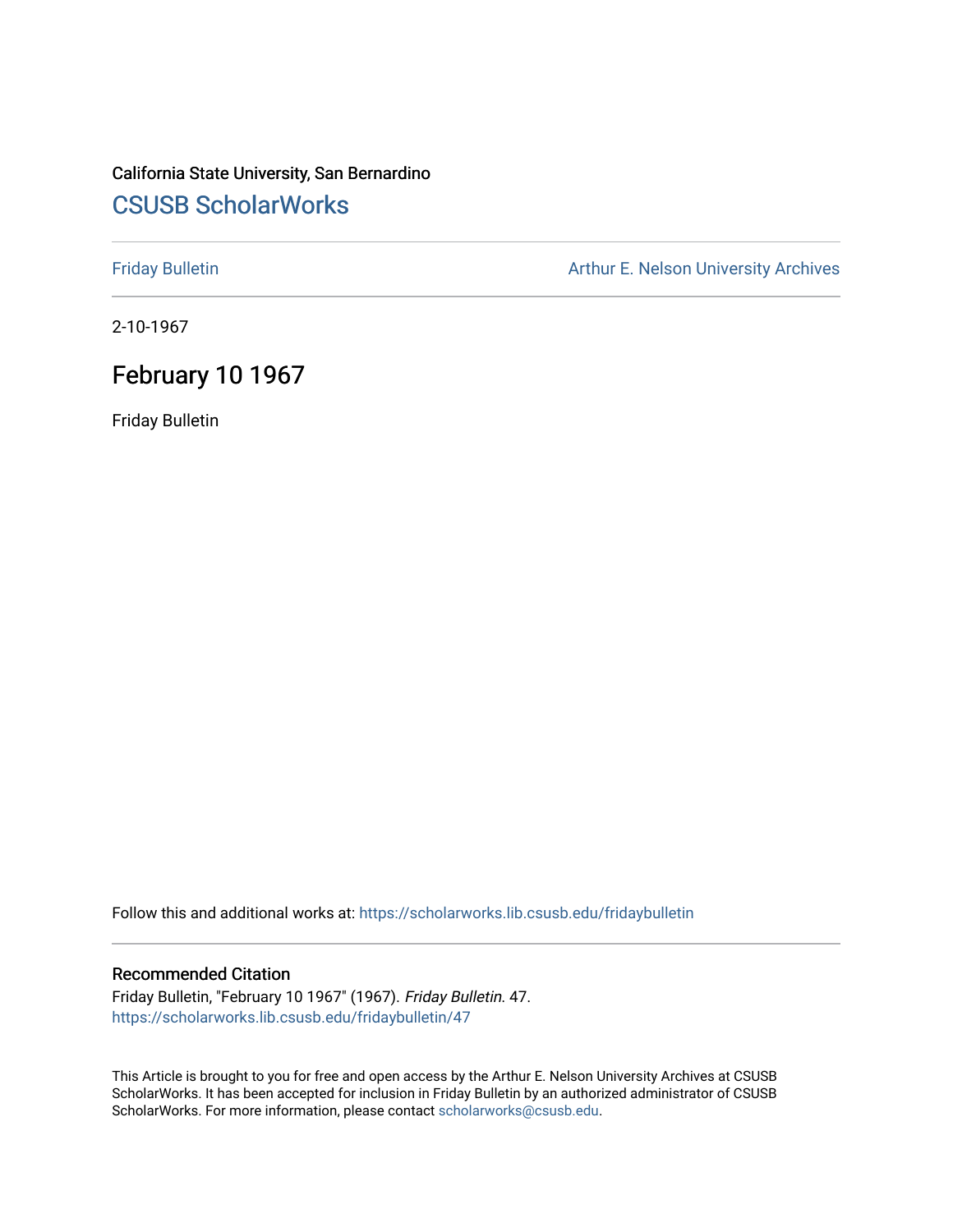# CALIFORNIA STATE COLLEGE AT SAN BERNARDINO

**February 10, 1957**  The **BULLETIN** 

## **fIRST COmENCEMENT AT THIS CAMPUS**

**Forty-five students have applied for graduation in June, 1967, Of**  these, twenty are in History, thirteen in English, four in Political Science, **fthree in Social Science, three in Math, and two in French. Commencement ill be held on Saturday, June 10, in the late; afternoon.** 

#### **jlEMINDER**

**Monday, February 13, Academic-Administrative Holiday, The Library**  Will be open its usual week-end hours; closed on Monday.

#### *MENTS ON CAMPUS*

**Film Series Program; "The Promoter" starring Alec Guinness at 8;15 C-116 tonight. Admission Free.** 

**Noon Series: Travel Film Lecture, "Congo Conquest' by Jphn Goddard at**  L:30 **and again at 12:30 in C-116 on Tuesday, February 14.** 

**Math Lecture; "Actuarial Math," by Dr. John Hafstrom at 12:30 in L-143 Tuesday, February 14.** 

**Legislator's Visit: Assemblyman Quimby will be on campus - 9;30am. in be Cafeteria Patio on Friday, February 17.** 

**1 Natural Sciences Colloquium; "The 'Elementary' Particles" by Dr. Russell |DeReiner at 3s 30pm in C-110 on Friday, February 17.** 

 $||\cdot||$ **The ASB Activities Committee has planned an evening of recreation for iaculty and students on Friday, February 17 at 8;00pm. There will be dancing ,n the Cafeteria and bridge, etc. in C-116. They have also promised a new 'Twister-Game" which promises lively fun.** 

#### **iOOD SHOW!**

**The Motor Enthusiasts Club is planning to hold a "Gimmick Rallye" on Friday, March 3, starting on campus at 6;oopm. They promise more information labout this soon.**